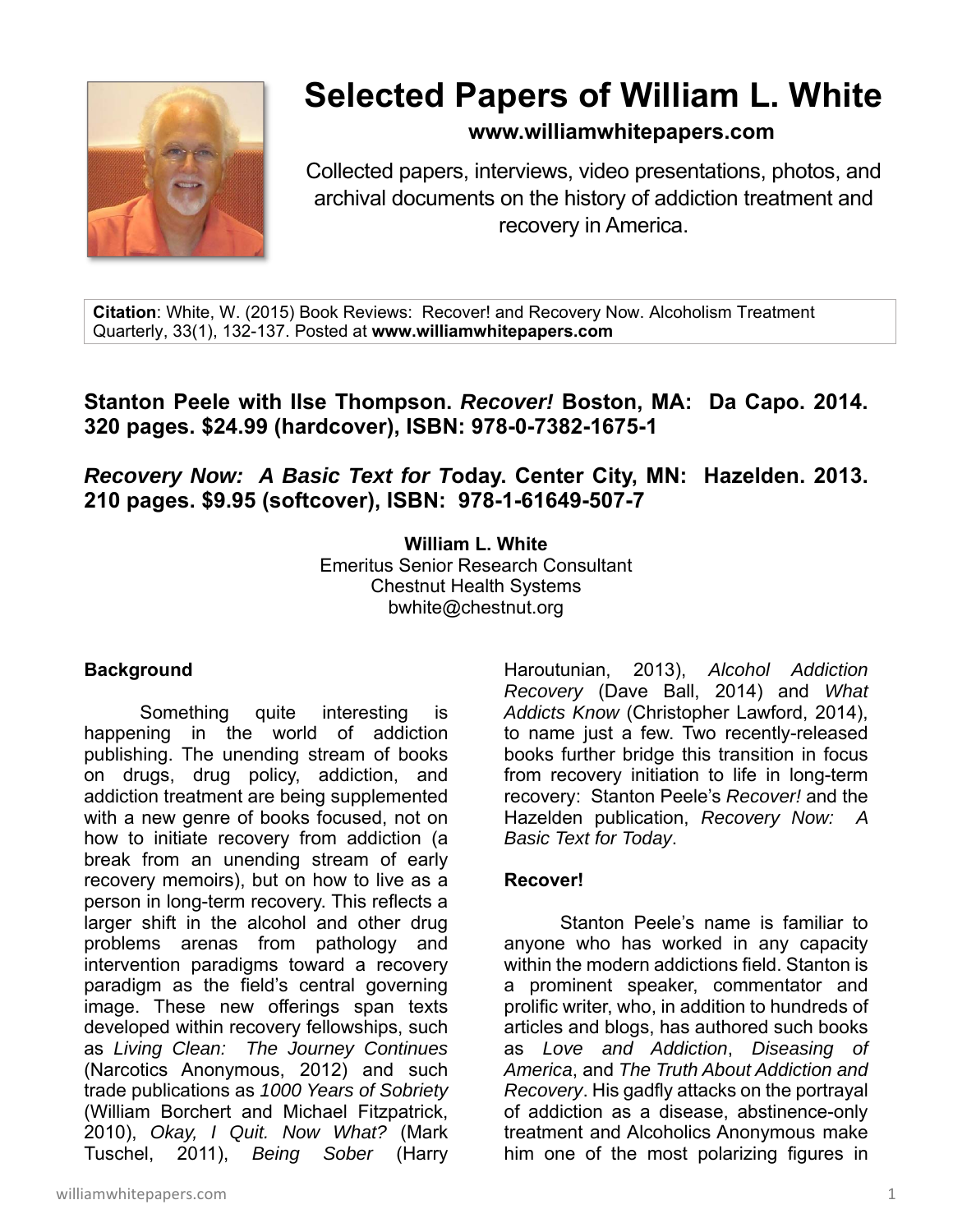modern addiction treatment, but Stanton Peele has made significant contributions to the addictions field. He was one of the first writers to move beyond a focus on drugs to what came to be called process addictions destructive relationships with people, sex, food, and work. His biting critiques of prevailing approaches to conceptualizing, treating and recovering from addiction and his proffered alternatives have moved discussions of addiction from scientific and professional enclaves to subjects worthy of broader public debate. And more than any other author writing for the general public, Peele has brought attention to alcohol and other drug problems and their patterns of resolution beyond those seen in addiction treatment or mutual aid fellowships.

 Having corresponded with and shared speaking platforms with Stanton for some years, I sometimes think of him as a cross between a bullfighter waving a red cape before the leaders of the addictions field and the Trickster of Native American folklore whose actions puncture and deflate prevailing institutions and ideas. Stanton Peele is a lawyer as well as a psychologist, and he revels in a good fight. And that is the challenge in reviewing his written work: Stanton's persona can dwarf his written words, leaving both his most avid supporters and rabid critics more focused on him and his most inflammatory rhetorical flourishes than the more nuanced points that can be found in his books. So for the purpose of this review, let us focus on his latest written work.

*Recover!* offers what is described as the "PERFECT Program" of addiction recovery—PERFECT being an acronym for Pause (mindfulness), Embrace (selfacceptance and forgiveness), Rediscover (integrity), Fortify (coping), Embark (equilibrium), Celebrate (joy), and Triage (realignment). Addiction is portrayed as a "destructive expression of a person's outlook in reaction to his or her life circumstances" rather than a brain disease requiring specialized medical treatment. The recommended approach instead involves one of self-empowerment and selfassertion—believing that one can and should outgrow addiction. Addiction

recovery is portrayed as a process of maturation and self-development.

*Recover!* is a well-designed and wellwritten book that will find many appreciative readers among the general public and among some who have struggled in 12-Step programs and mainstream addiction treatment. Even those in 12-Step recovery will find some discussions helpful, though the periodic potshots at A.A. will likely be distracting. Each of the main chapters of the book introduces one of the seven elements of recovery and then outlines the changes in thinking and daily living through which that element can be integrated into one's life. *Recover!* contains case studies, suggested activities and resources that many readers will find of potential benefit. The book also offers many helpful tips on managing feelings of loneliness or unworthiness, anxiety and depression, cravings, impulses to use, and abusive relationships—all within the larger context of addiction recovery.

### **Recovery Now**

 Hazleden, the detonation point for the international spread of 12-step-oriented addiction treatment, is in some ways the institutional counterpart to Stanton Peele. Hazelden symbolizes a collection of ideas and a treatment approach that keep friends and foes alike from seeing the more subtle nuances that exist within its rich history. Its publishing arm has been the most singular purveyor of 12-Step-oriented personal and professional literature in the world. One of Hazelden Publishing's latest contributions is the book, *Recovery Now.*

 Hazelden was quite careful in introducing *Recovery Now* to emphasize that this book is not intended to replace the "Big Book" of A.A. or the "Basic Text" of N.A., but one doesn't have to get too far into *Recovery Now* to recognize that this is an effort to merge and linguistically update some of the central ideas within these iconic pieces of recovery literature.

 Recovery Now begins with a foreword, "A Doctor Looks at Addiction," authored by Dr. Marvin Seppala, Hazelden's Chief Medical Officer. If Dr. William Silkworth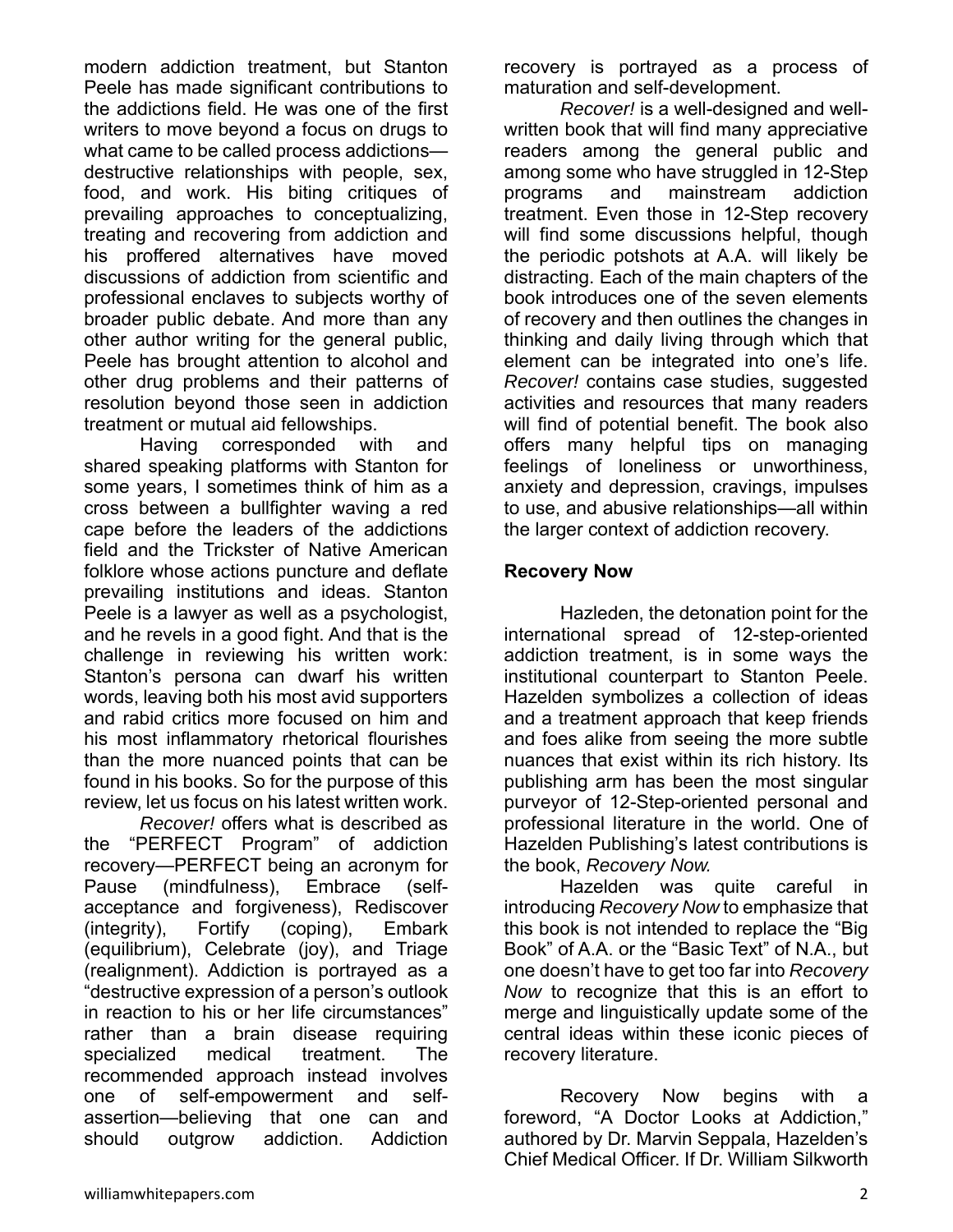had lived to the present, this opening piece might well have come from his pen as did the similar "Doctor's Opinion" that still graces the opening pages of the book, *Alcoholics Anonymous*. *Recovery Now* then proceeds through chapters on addiction as a disorder of the body, mind and spirit before outlining a description of the 12-Step recovery process, with final chapters addressing such recovery issues as personal and family relationships and recovery in the context of work and community life.

*Recovery Now* is a blend of contemporary 12-Step interpretation blended with references to modern science and accumulating wisdom about how to live a fulfilled life in long-term addiction recovery. *Recovery Now* will draw appreciative readers from those already within a 12-Step program and serve as a welcoming introduction for those wishing to explore the 12-Step pathway of addiction recovery.

#### **Comparison of Recovery! and Recovery Now**

 Seen together, the latest contributions constitute two very different views of addiction recovery. *Recover!* presents a view of addiction as a maladaptive response to living; *Recovery Now* presents addiction as a primary brain disease rooted in biological, psychological, spiritual, and environmental vulnerabilities. Peele eschews A.A. and the treatment industry's "fetish" of abstinence, suggests that abstinence should be viewed as an empowered choice for those who want it and goes on to argue that moderation is "possible for people who have truly recovered from addiction" (p. 65). Hazelden, as one would expect, presents abstinence as THE catalytic step of recovery initiation.

 One also gets from these two books quite different views of the role of self and community in the addiction recovery process. The pages of Peele's *Recover!* are focused on how to get into oneself processes of self-knowledge, selfawareness, self-compassion, selfacceptance self-assertion, and selfforgiveness, where Hazelden's *Recovery Now* is focused much more on the process

of getting out of oneself via processes of self-transcendence. In the former, self is the driving engine of recovery; in the latter, self is the root of addiction and transcending the limits of self is the beginning of recovery.

 In spite of these differences, Peele and Hazelden find common ground in a number of themes that pervade their latest books. Foremost among these is the contention that recovery involves more than the changes in one's relationship to alcohol and other drugs. There is in both books a recognition that AOD problems are nested in a broader personal, family and community context and that how one lives one's life in these contexts is an integral part of addiction recovery.

 Both books stumble a bit in their historical references. Peele places the roots of the conceptualization of addiction as a disease at the doorway of A.A. with passing nod to the revival of the temperance movement's moralism within the modern rebirth of addiction as a brain disease. The history of the conceptualization of addiction as a disease is a much more complex one rooted in the rise of late 19th and early twentieth century addiction medicine events that predated both the American Temperance Movement and A.A. Hazelden's *Recovery Now* refers to Dr. William Silkworth as the "first medical professional to call alcoholism a physical disorder, which laid the foundation for treating addiction as a disease" (p. xiii). This ignores the long line of earlier addiction medicine specialists who conceptualized and treated addiction as a medical disorder. It also ignores the establishment of the American Association for the Study and Cure of Inebriety in 1870 with "Inebriety is a disease...." as its ideological centerpiece.

 Both books suffer from a limitation of choices even as both allude to diverse pathways to recovery. Peele's *Recover!* is most adamant in the value of personal choice, but the book has nothing positive to say about those who would choose a 12- Step recovery framework, and one unexpectedly finds little reference to secular recovery support frameworks such as SMART Recovery, Women for Sobriety, Secular Organizations for Sobriety, or LifeRing Secular Recovery. Hazelden's